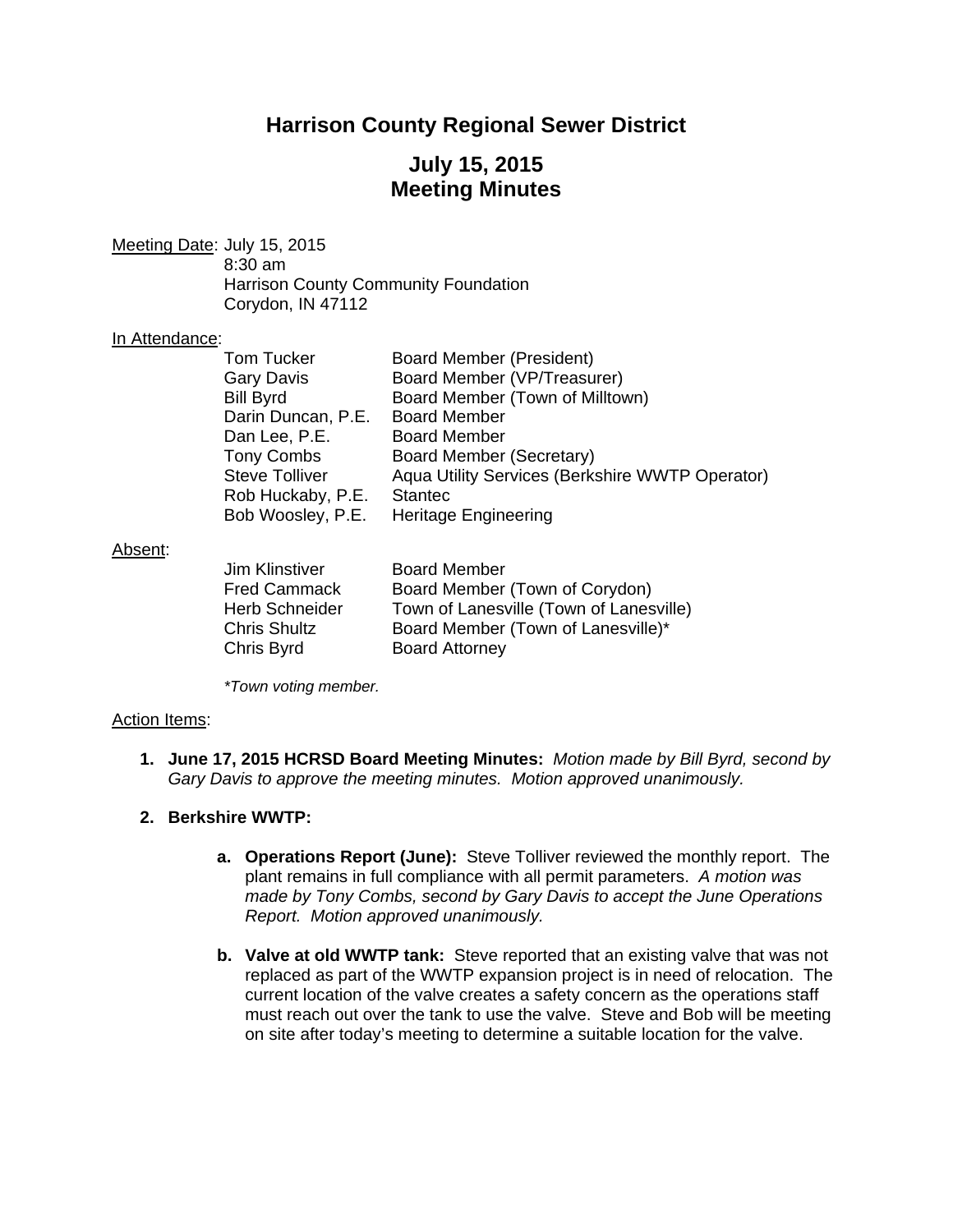HCRSD Mtg Minutes July 15, 2015 Page 2 of 3

### **3. Lanesville I-64 Interchange Sewer Project**

### **a. District's Part of Project:**

### **i. Construction:**

- i. **Punch List:** Bob reported that all punch list items are complete with the exception of final ground restoration which will be completed as weather conditions improve (wet weather has prevented the ground restoration punch list items from being completed).
- ii. **Fence around pump station:** The Board would like a fence installed around the pump station. Bob will solicit quotes for a fence and report back at the next meeting.

### **b. Town's Portion:**

**i. Construction**: No report.

### **4. Treasurers Report:**

- a. *Motion made by Darin Duncan, second by Jim Dan Lee to approve the June Treasurer's Report. Motion approved unanimously.* It was mentioned that Berkshire MHP continues to remain two payments behind on their sewer bills.
- b. *Motion made by Gary Davis, second by Tony Combs to pay the following claims. Motion approved unanimously.*

### *District Checking Account:*

| i. Harrison REMC-WWTP electric service                                                                              | \$1,399.61 |
|---------------------------------------------------------------------------------------------------------------------|------------|
| ii. Duke Energy - lift station electric service                                                                     | \$26.30    |
| iii. Aqua Utility Services - billings/mtls/dialer                                                                   | \$671.98   |
| iv. Aqua Utility Services - July WWTP operations                                                                    | \$2,465.83 |
| v. Town of Corydon - June sewer bills                                                                               | \$4,273.89 |
| vi. Heritage Eng. - Inv. 07030-67 - Support Services                                                                | \$580.00   |
| vii. Bennett & Bennett Insurance - annual premium renewal                                                           | \$3,535.00 |
| c. Motion made by Bill Byrd, second by Gary Davis to approve the following<br>invoices Metier ennuavad vaarineevalv |            |

- *invoices. Motion approved unanimously.* 
	- i. Heritage Engineering Invoice No.  $15008-06$  \$1,143.00  *Paid via County account 30302.*  ii. Heritage Engineering – Invoice No. 12053-26  $$2,222.77$ 
		- *Paid via County account 30311.*

### **5. Other Items:**

- **a. North Harrison School Campus:** Bob was instructed to follow up with the School Corporation to determine if there is an interest in connecting to the New Salisbury system.
- **b. Schmidt Cabinet Lift Station:** This station continues to have issues during heavy rain events. The station becomes partially submerged with surface water. Bob will follow up to determine the most cost effective steps that can be taken by the District to eliminate this problem.